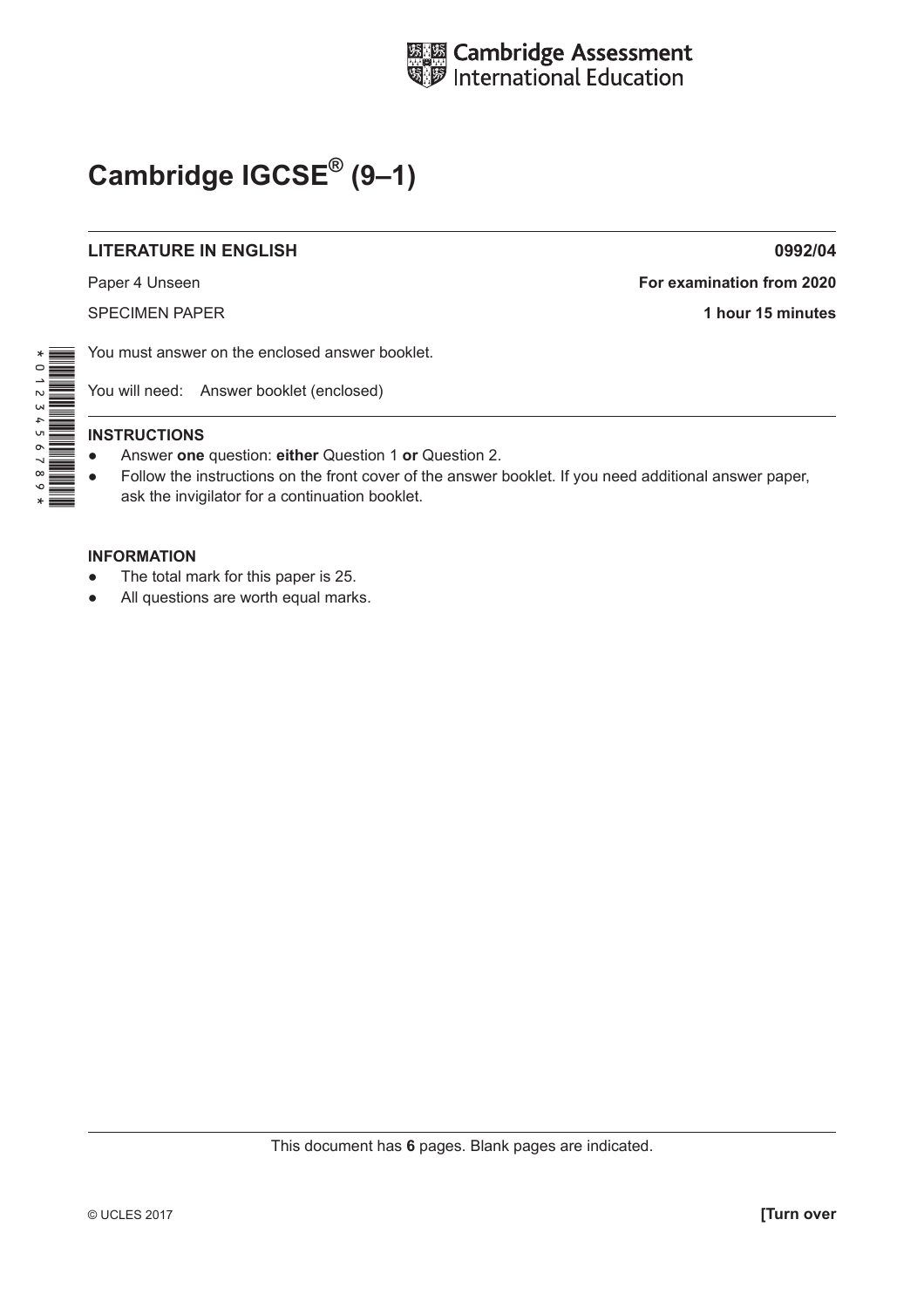You are advised to spend about 20 minutes reading the question paper and planning your answer.

Answer **either** Question 1 **or** Question 2.

## **Either**

**1** Read carefully the following poem. The poet is explaining to his young son why he stays up late at night writing his poems.

### **How does the poet's writing make his thoughts and feelings so vivid for you?**

To help you answer this question, you might consider:

- how the poet describes his son's experiences at the rockpool
- how he explains to his son his experience of writing
- how he connects the nature of the two experiences.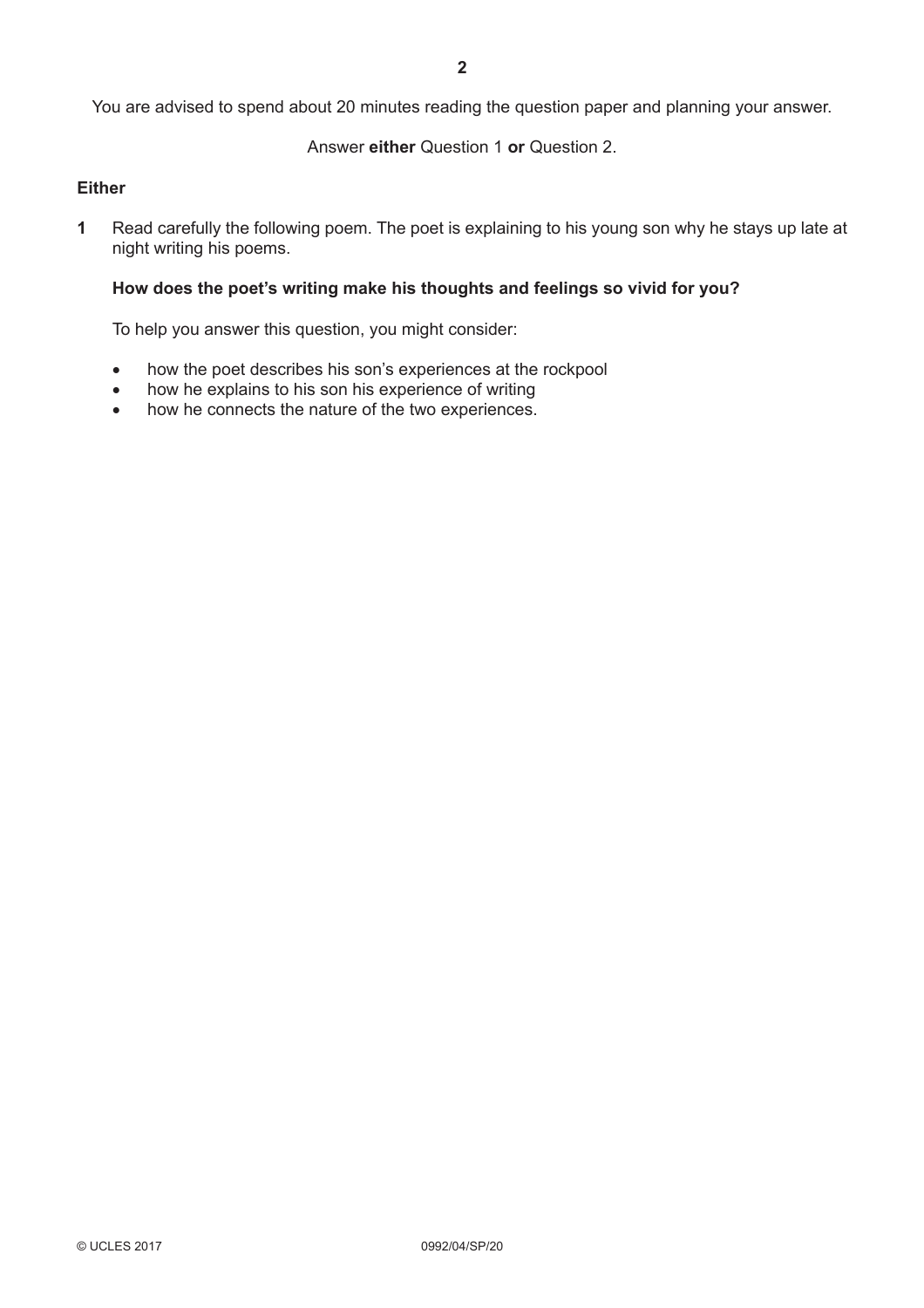#### *Why Do You Stay Up So Late?*

I'll tell you, if you really want to know: remember that day you lost two years ago at the rockpool where you sat and played the jeweller with all those stones you'd stolen from the shore? Most of them went dark and nothing more, but sometimes one would blink the secret colour it had locked up somewhere in its stony sleep. This is how you knew the ones to keep.

So I collect the dull things of the day in which I see some possibility but which are dead and which have the surprise I don't know, and I've no pool to help me tell – so I look at them and look at them until one thing makes a mirror in my eyes then I paint it with the tear to make it bright. This is why I sit up through the night.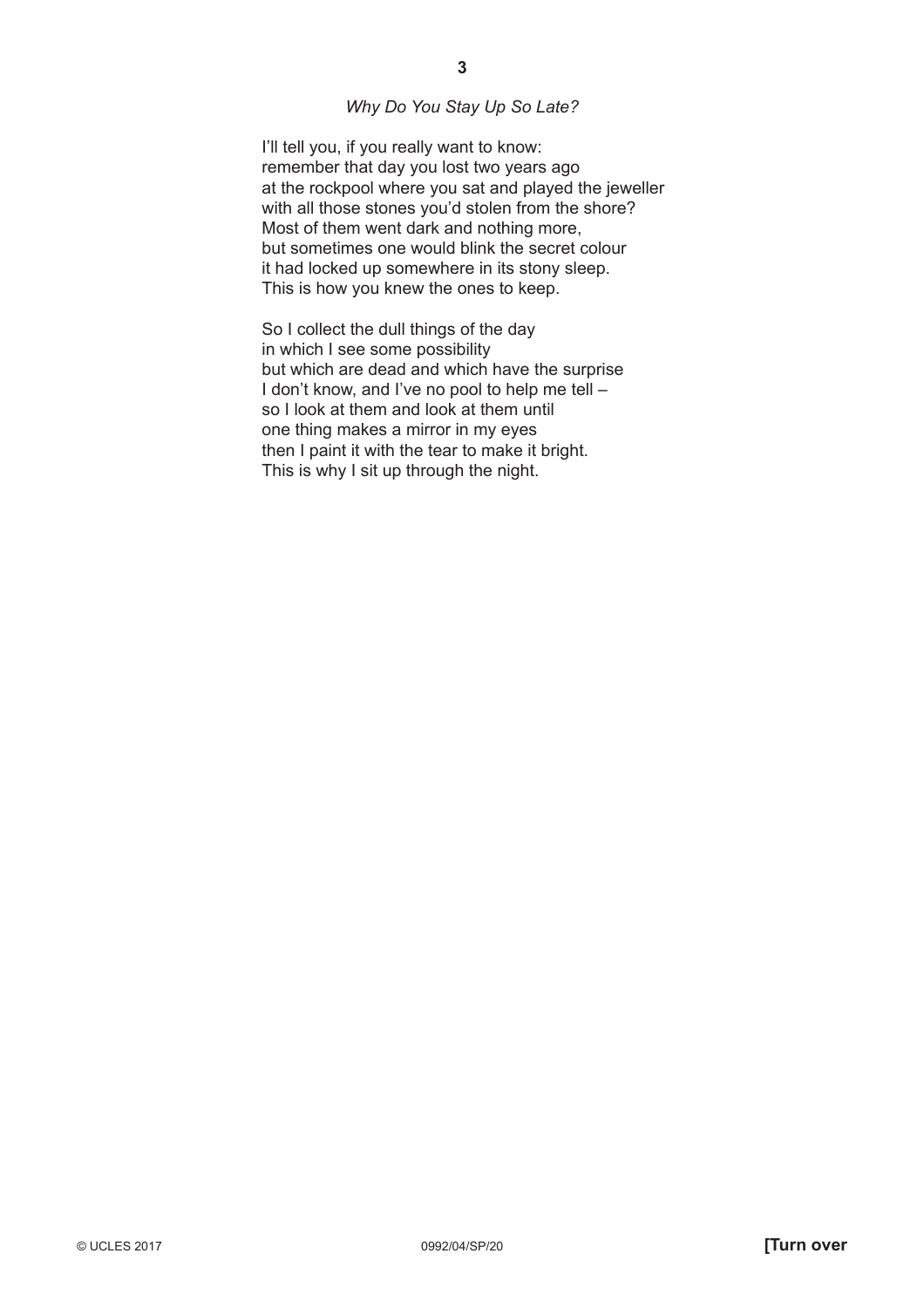**Or**

**2** Read carefully the following extract from a short story. Before this extract, Walter Henderson, an office worker in New York, has been worried that he might lose his job. His boss, George Crowell, calls him into his office.

#### **How does the writer make this moment so memorable for you?**

To help you answer this question, you might consider:

- how the writer builds tension between Walter and Crowell
- how he describes Walter's return to his desk
- how he strikingly reveals Walter's feelings.

"Pull up a chair, Walt," he said. "Smoke?"

"No thanks." Walter sat down and laced his fingers tight between his knees.

Crowell shut the cigarette box without taking one for himself, pushed it aside and leaned forward, both hands spread flat on the plate-glass top of the desk. "Walt, I might as well give you this straight from the shoulder," he said, and the last shred of hope slipped away. The funny part was that it came as a shock, even so. "Mr. Harvey and I have felt for some time that you haven't quite caught on to the work here, and we've both very reluctantly come to the conclusion that the best thing to do, in your own best interests as well as ours, is to let you go. Now," he added quickly, "this is no reflection on you personally, Walt. We do a highly specialized kind of work here and we can't expect everybody to stay on top of the job. In your case particularly, we really feel you'd be happier in some organization better suited to your—abilities."

Crowell leaned back, and when he raised his hands their moisture left two gray, perfect prints on the glass, like the hands of a skeleton. Walter stared at them, fascinated, while they shriveled and disappeared.

"Well," he said, and looked up. "You put that very nicely, George. Thanks."

Crowell's lips worked into an apologetic, regular guy's smile. "Awfully sorry," he said. "These things just happen." And he began to fumble with the knobs of his desk drawers, visibly relieved that the worst was over. "Now," he said, "we've made out a check here covering your salary through the end of next month. That'll give you something in the way of severance pay, so to speak—to tide you over until you find something." He held out a long envelope.

"That's very generous," Walter said. Then there was a silence, and Walter realized it was up to him to break it. He got to his feet. "All right, George. I won't keep you."

Crowell got up quickly and came around the desk with both hands held out—one to shake Walter's hand, the other to put on his shoulder as they walked to the door. The gesture, at once friendly and humiliating, brought a quick rush of blood to Walter's throat, and for a terrible second he thought he might be going to cry. "Well, boy," Crowell said, "good luck to you."

"Thanks," he said, and he was so relieved to find his voice steady that he said it again, smiling. "Thanks. So long, George."

There was a distance of some fifty feet to be crossed on the way back to his cubicle, and Walter Henderson accomplished it with style. He was aware of how trim and straight his departing shoulders looked to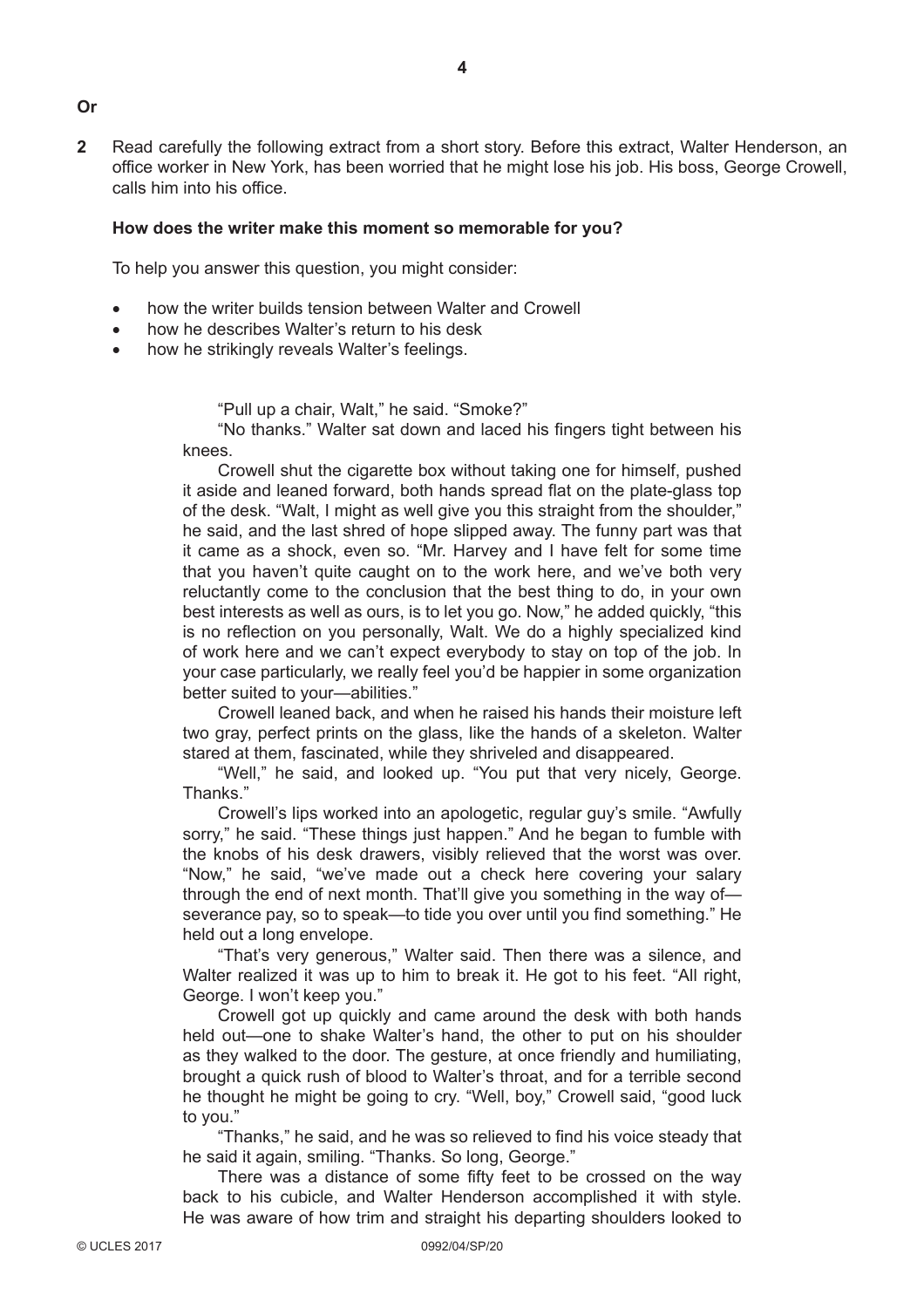Crowell; he was aware too, as he threaded his way among desks whose occupants either glanced up shyly at him or looked as if they'd like to, of every subtle play of well-controlled emotion in his face. It was as if the whole thing were a scene in a movie. The camera had opened the action from Crowell's viewpoint and dollied back<sup>1</sup> to take the entire office as a frame for Walter's figure in lonely, stately passage; now it came in for a long-held close-up of Walter's face, switched to other brief views of his colleagues' turning heads (Joe Collins looking worried, Fred Holmes trying to keep from looking pleased), and switched again to Walter's viewpoint as it discovered the plain, unsuspecting face of Mary, his secretary, who was waiting for him at his desk with a report he had given her to type.

"I hope this is all right, Mr. Henderson."

Walter took it and dropped it on the desk. "Forget it, Mary," he said. "Look, you might as well take the rest of the day off, and go see the personnel manager in the morning. You'll be getting a new job. I've just been fired."

<sup>1</sup> *dollied back* : moved along a track (cinema term)